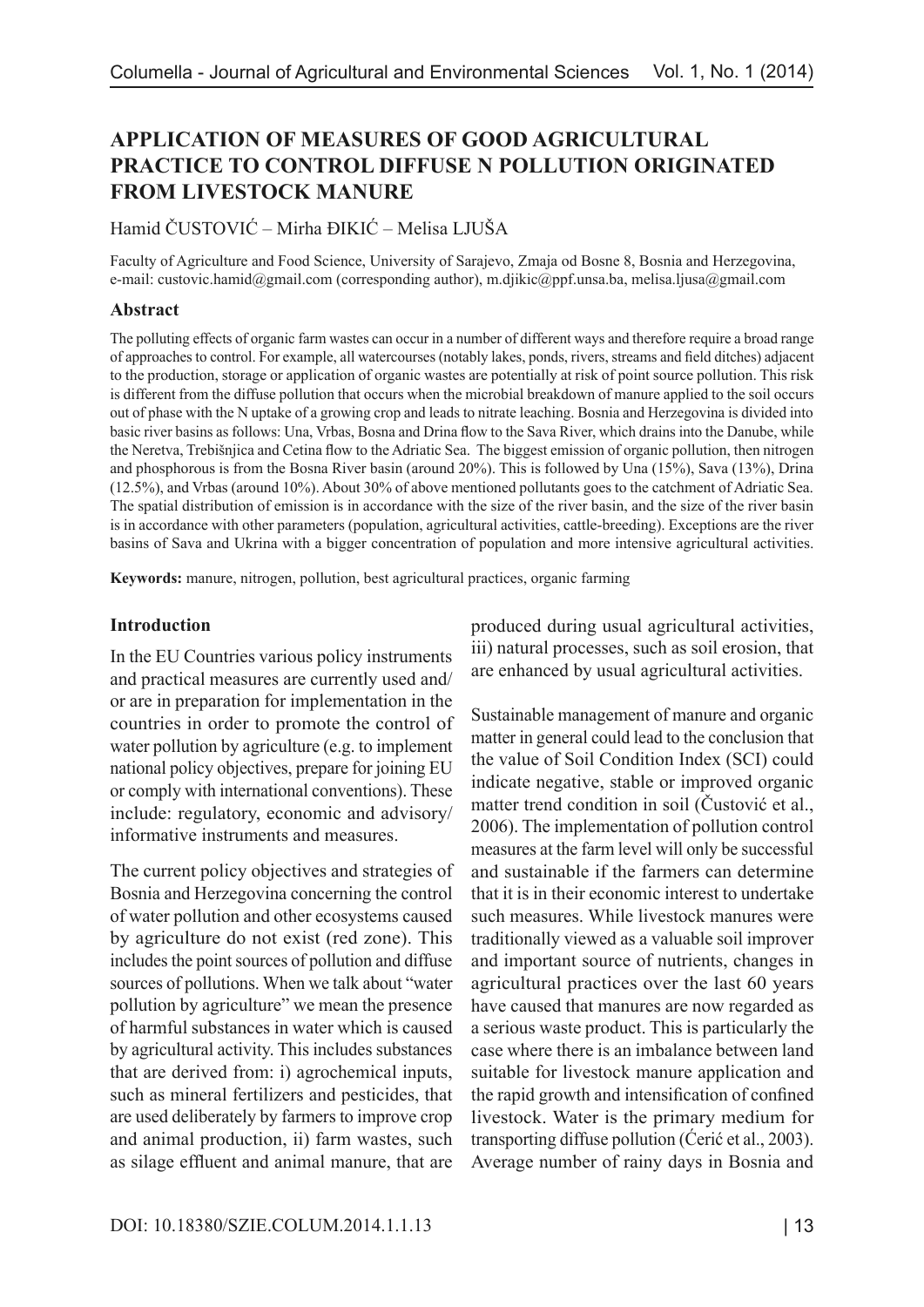Herzegovina is about 130 or 35%. Distribution of precipitation, characteristics of soil, phase of growth and development of crops and evapotranspiration are the main factors influencing the leaching of nitrogen (Mesić et al., 2007).

# **Materials and methods**

Statistical data on livestock were analyzed and production of manure and quantity of nitrogen were calculated based on average values for all animal categories. Analysis was made for 2002 and 2011 according to the entities (Federation of BiH (FBiH) and Republika Srpska (RS)), and the aggregate values were interpreted for the entire Bosnia and Herzegovina (hereinafter BiH).The analyzed data were collected from statistical sources at the entity, cantonal and municipality levels. The values of total nitrogen in kg  $t<sup>1</sup>$  are the average values obtained by the Kjeldahl analysis.

# **Results and discussion**

# *State of soil and production of manure in Bosnia and Herzegovina*

By delimitation from 1985 BiH is divided into four agricultural regions: mountain region  $(57\%)$ ; hilly  $(27\%)$ ; flat  $(11\%)$ ; and, Mediterranean region (5%). The huge heterogeneity of soil, relief, climate, geology, hydrology and hydrographic network in BiH, uncontrolled cultivation of sloped terrains, plowing of sloped grassland are just some of the very complex issues related to soil and water use and management.

BiH covers 51,129 km<sup>2</sup>. In total area of BiH there are 2,533,000 hectares of agricultural land. Arable land takes up 1,593,000 ha or 62.9% of total agricultural area and non-cultivable plots take up 940,000 ha or 37.1%.

*Table 1:* Number of livestock in BiH in 2002 and 2011 (thousand)

| Categories of livestock | BiH year |       | FBiH year |       | RS year |       |
|-------------------------|----------|-------|-----------|-------|---------|-------|
|                         | 2011     | 2002  | 2011      | 2002  | 2011    | 2002  |
| Cattle                  | 455      | 459   | 213       | 223   | 236     | 235   |
| Sheep                   | 1,021    | 821   | 520       | 375   | 499     | 445   |
| Pigs                    | 577      | 168   | 87        | 81    | 483     | 88    |
| Horses                  | 19       | 22    | 649       | 13    | 12      |       |
| Goats                   | 65       | 50    | 38        | 40    | 27      | 10    |
| Poultry                 | 18,703   | 7,142 | 8,789     | 4,514 | 9,653   | 2,628 |

*Table 2:* Estimated Manure Production and Nitrogen in BiH in 2011

| Type of livestock | Number<br>of animals<br>(thousand) | Fresh manure<br>per animal in t/<br>year | Total manure<br>production in t/<br>year | Quantity of<br>N in kg $t^1$ of<br>manure | Total N<br>production from<br>manure in t/year |
|-------------------|------------------------------------|------------------------------------------|------------------------------------------|-------------------------------------------|------------------------------------------------|
| Cattle            | 455                                | 8.7                                      | 3,954,000                                | 4.5                                       | 17,793                                         |
| Sheep             | 1 0 2 1                            | 0.53                                     | 540,360                                  | 10.0                                      | 5,404                                          |
| Pigs              | 577                                | 1.18                                     | 681,480                                  | 5.0                                       | 3,407                                          |
| Horses            | 19                                 | 4.8                                      | 91,200                                   | 5.5                                       | 502                                            |
| Goats             | 65                                 | 0.7                                      | 45,500                                   | 10.0                                      | 455                                            |
| Poultry           | 18 703                             | 0.006                                    | 112,218                                  | 15.0                                      | 1,683                                          |
| Total             |                                    |                                          | 5,424,758                                |                                           | 29,244                                         |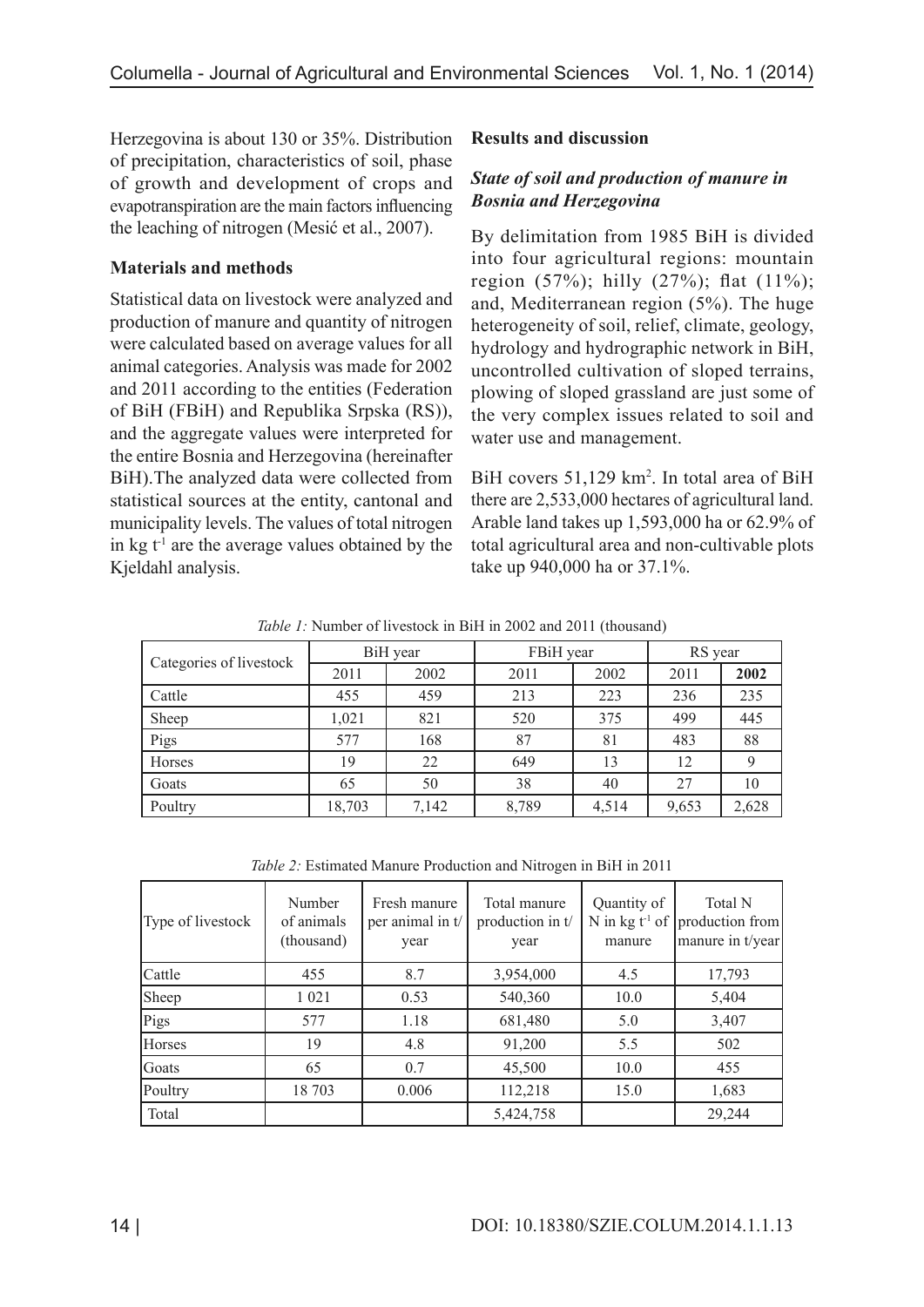From a total of 1,009,000 hectares of ploughed fields and gardens, the sowed area in 2011 totaled 527,000 ha or 52.2%, about 4,000 ha was under nurseries, while 478,000 ha or 47.4% were fallow and uncultivated area (Agency for statistics, 2012).

Organic fertilizers – manure is a serious source of water pollution as well as pollution of environment in general, but on the other hand it is a considerable source of biogenic elements required by plants. Tables 1 and 2 show data on livestock numbers and quantity of produced manure and nitrogen.

In the past decade there has been an increase in number of sheep by 24%, pigs by 343% and poultry by 261%. Produced quantities of manure and nitrogen from it represent significant sources of diffuse pollution whose ultimate destination are the watercourses. In addition to manure, a lot of mineral fertilizers such as urea, 27% KAN and complex NPK fertilizers, usually 7:14:21 and 15:15:15 are used in BiH. However, the quantities of mineral fertilizers used in some crops are still very low, untimely applied and with inadequate NPK ratio.

According to some information, mineral fertilizers are applied on arable land, primarily ploughland, in the amount of 30 kg of P, 30 kg of K and about 50 kg of N per hectare, which is only 1/3 of the required dose. The reason is of an economic nature and has to do with poor position of the agrarian sector in society. Manure has been increasingly used in organic farming and production of vegetables in greenhouses and outdoors.

# *Emission of pollutants by catchments*

BiH is divided into basic river basins as follows: Una, Vrbas, Bosna and Drina flow to the Sava River, which flows into the Danube, while the Neretva, Trebišnjica and Cetina flow to the Adriatic Sea. The biggest emission of organic pollution, then nitrogen and phosphorous comes from the Bosna River basin (around 20%). This is followed by Una (15%), Sava (13%), Drina

(12.5%), and Vrbas (around 10%). About 30% of above mentioned pollutants goes to the catchment of Adriatic Sea. All watercourses should reach "Good Ecological Status" by 2015 with the exception of four water bodies on the Bosna River. All bodies under pressure were classified as "Exposed to risk in the first approximation". Because of this it is necessary to develop a strategy of sustainable soil and water management and make agriculture a generator instead of a victim of development. In such conditions, the issues of managing animal manure and other animal and human waste in rural areas will be not easy to solve.

The best practices of managing diffuse pollution can be grouped into structural, such as the construction of appropriate basins for the collection and storage of manure, change of method and timing of soil tillage, application of organic and mineral fertilizers, sowing structure (Šarić et al., 2004); and nonstructural ones which pertain to the prevention of pollution through education, institutional measures etc. (Ćerić et al., 2003).

The application of measures of good agricultural practice aimed at preventing the formation of sources of diffuse pollution is necessary if we are to protect the water, soil and nature. In our circumstances this can be achieved by introducing the measures of good agricultural practice through integrated production and organic farming. At the state level of BiH, the area under organic farming, both certified and in the process of conversions, is 681 ha. This area is cultivated by 92 organic farmers (GIZ, 2012). Organic farmers try to be self-sufficient when it comes to crop nutrition and thus aim to ensure that as many nutrients as possible are recycled on the farm. Consequently, manure and slurry from housed livestock are carefully managed during storage and application to minimize nutrient losses.

Crop rotation is a fundamental measure suitable to maintain and improve soil fertility, stabilize humification and mineralization processes,